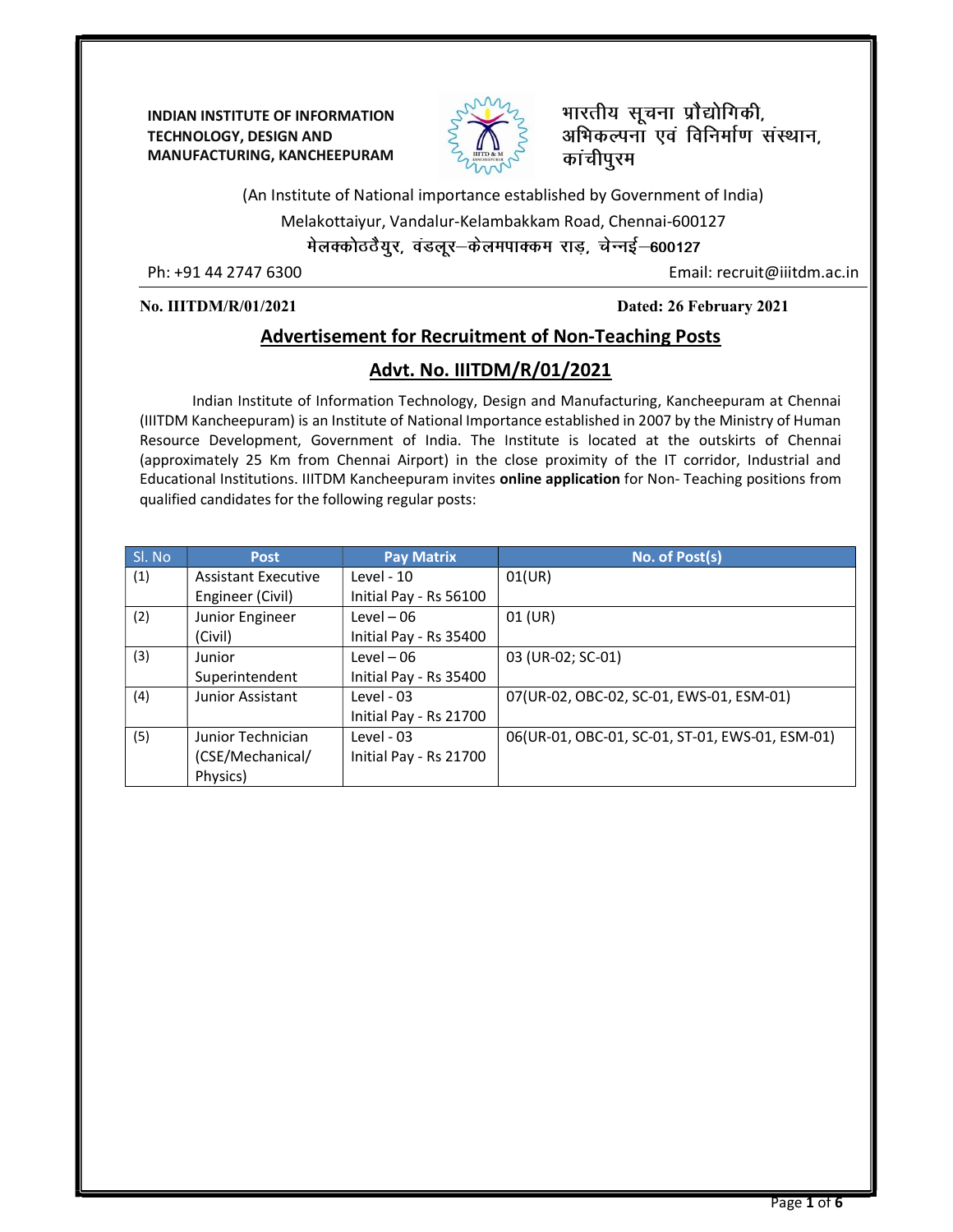# Details of Qualification, Experience, Requirements of the posts

| 1. Assistant Executive Engineer (Civil) - 01 (UR-01) |                                                                                                                                                                                                                                                                                          |  |  |  |  |  |  |
|------------------------------------------------------|------------------------------------------------------------------------------------------------------------------------------------------------------------------------------------------------------------------------------------------------------------------------------------------|--|--|--|--|--|--|
| <b>Essential Qualification</b>                       | First Class BE/B Tech in relevant Field with 8 years' experience OR<br>First Class ME / M Tech with 5 Years' experience                                                                                                                                                                  |  |  |  |  |  |  |
| Desirable                                            | Good Supervisory skill with ample technical knowledge in Civil<br>maintenance of large building complexes.<br>Knowledge of CPWD Norms and Procedures for preparation,<br>tendering and execution of work.<br>Proficiency in Computer applications related<br>civil<br>tο<br>engineering. |  |  |  |  |  |  |
| Upper Age Limit                                      | 45 Years (Age relaxation as per Govt of India norms)                                                                                                                                                                                                                                     |  |  |  |  |  |  |

| 2. Junior Engineer (Civil) - 01 (UR-01) |                                                                                                                                                                 |
|-----------------------------------------|-----------------------------------------------------------------------------------------------------------------------------------------------------------------|
| <b>Essential Qualification</b>          | Degree in Engineering in relevant field with 2 years' experience<br>OR Diploma in Engineering with 5 years' experience                                          |
| Desirable                               | Good knowledge and technical skill in Civil maintenance of<br>large building complexes<br>Proficiency in Computer applications related to civil<br>engineering. |
| Upper Age Limit                         | 32 Years (Age relaxation as per Govt of India norms)                                                                                                            |

| 3. Junior Superintendent - 03 (UR-02, SC-01) |                      |                                                                                 |                                                                                                                                                                                                                                                                                                                     |                                                                |  |  |  |
|----------------------------------------------|----------------------|---------------------------------------------------------------------------------|---------------------------------------------------------------------------------------------------------------------------------------------------------------------------------------------------------------------------------------------------------------------------------------------------------------------|----------------------------------------------------------------|--|--|--|
| <b>Stream</b>                                | No. of Post          | <b>Qualification and</b><br><b>Experience</b>                                   | <b>Desirable</b>                                                                                                                                                                                                                                                                                                    | <b>Upper Age</b><br>Limit                                      |  |  |  |
| Administration                               | 02<br>(UR-01, SC-01) | First Class bachelor's<br>Degree with 6 years<br>experience in relevant<br>area | $\triangleright$ Experience<br>handling<br>in<br>Administrative/<br>Academic/<br>Legal/ Establishment/ Stores<br>& Purchase matters etc. in<br>Government/Autonomous<br>Institutions.<br>≻ Well versed in Govt. of India<br>rules and regulations<br>$\triangleright$ Proficiency in computer<br>applications       | 32 Years (Age<br>relaxation as<br>per Govt. of<br>India norms) |  |  |  |
| Accounts                                     | 01<br>$(UR-01)$      | First Class bachelor's<br>Degree with 6 years<br>experience in relevant<br>area | $\triangleright$ Experience in Finance and<br><b>Accounts</b><br>area<br>in<br>Government/Autonomous<br>Institutions.<br>≻ Well versed in Govt. of India<br>rules and regulations.<br>≻ Knowledge<br>of<br>Tally<br>accounting system, GST, TDS<br>etc.<br>$\triangleright$ Proficiency in computer<br>applications |                                                                |  |  |  |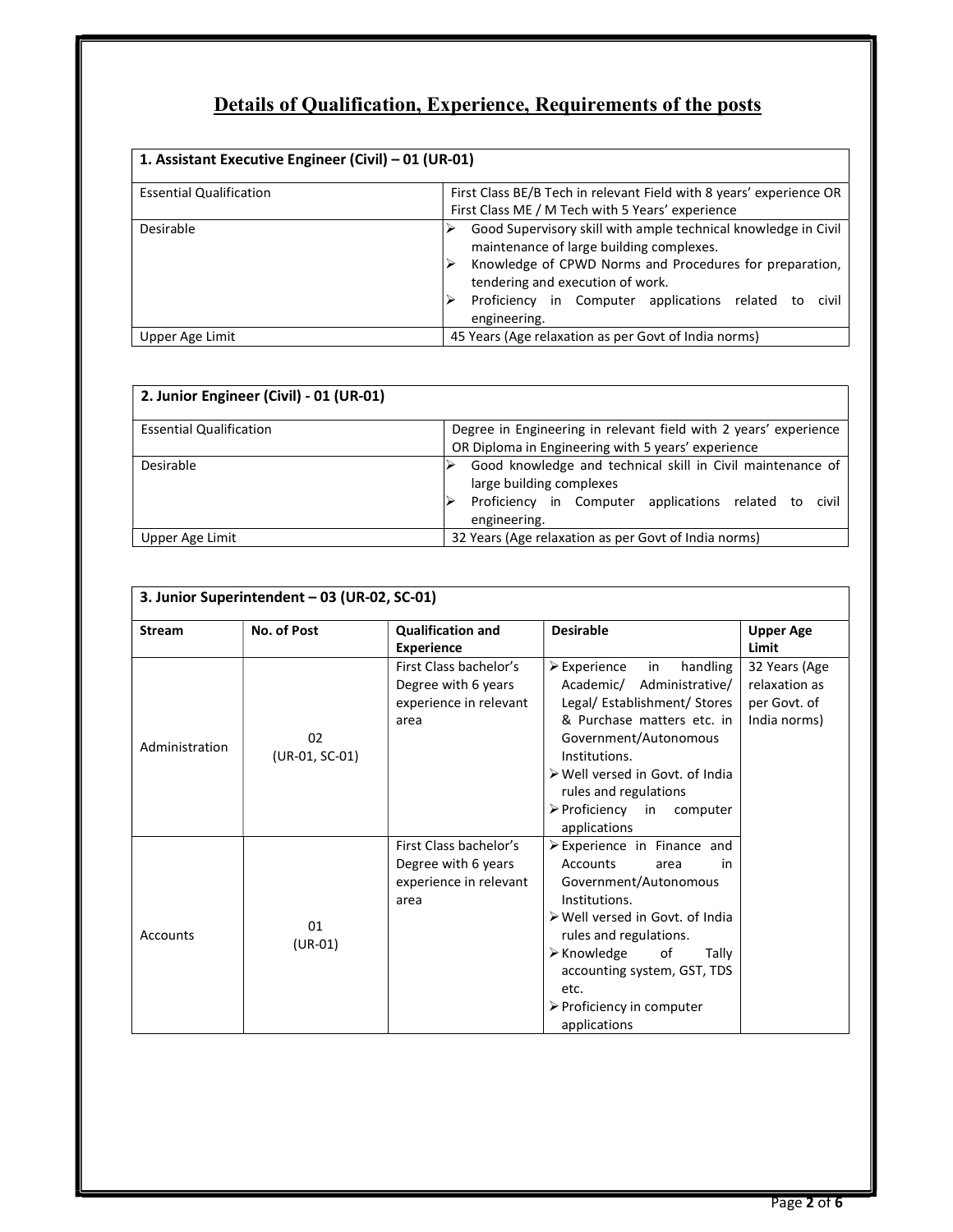#### 4. Junior Assistant – 07 (UR-02, OBC-02, SC-01, EWS-01, ESM-01)

| <b>Essential Qualification</b> | Bachelor's degree with knowledge of computer operations.                                                                                                                                                               |
|--------------------------------|------------------------------------------------------------------------------------------------------------------------------------------------------------------------------------------------------------------------|
| Desirable Qualification        | $\triangleright$ Post qualification experience in handling Administrative/Academic/ Finance &<br>Accounts/ Purchase & Stores.<br>$\triangleright$ Proficiency in Computer Applications in day to day office management |
| Upper Age Limit                | 27 Years (Age relaxation as per Govt. of India norms)                                                                                                                                                                  |

| <b>Stream</b>        | No. of Post     | 5. Junior Technician - 06 (UR-01, OBC-01, SC-01, ST-01, EWS-01, ESM-01)<br><b>Qualification and</b> | <b>Desirable</b>       | <b>Upper Age</b> |
|----------------------|-----------------|-----------------------------------------------------------------------------------------------------|------------------------|------------------|
|                      |                 | <b>Experience</b>                                                                                   |                        | Limit            |
|                      |                 | Diploma in Computer                                                                                 | Experience in          | 27 Years         |
|                      | 03              | Engineering /IT                                                                                     | automation, computer   | (Age             |
| Computer Science and | $(UR-01,$       | Engineering or ITI                                                                                  | applications, hardware | relaxation as    |
| Engineering          | SC-01, ESM-01)  | (computer) with 2 years                                                                             | maintenance,           | per Govt. of     |
|                      |                 | experience                                                                                          | networking etc.        | India norms)     |
| Mechanical           | 02              | Diploma in Mechanical                                                                               | Experience in          |                  |
|                      | (OBC-01, ST-01) | Engineering (or) ITI                                                                                | Mechanical workshop/   |                  |
|                      |                 | (Fitter/Machinist) with 2                                                                           | CAD design etc.        |                  |
|                      |                 | years experience                                                                                    |                        |                  |
| Physics              | 01              | BSc. (Physics) or                                                                                   | Experience in handling |                  |
|                      | (EWS-01)        | Equivalent                                                                                          | lab equipment for      |                  |
|                      |                 |                                                                                                     | physics lab and        |                  |
|                      |                 |                                                                                                     | conducting laboratory  |                  |
|                      |                 |                                                                                                     | experiments            |                  |

### GENERAL INSTRUCTIONS

- 1. Applicants are required to submit the on-line application (available in the Institute website www.iiitdm.ac.in and follow the instructions given thereon) and the candidates applying for more than one post are required to submit the application/fees for each post separately. Enclosures, if any, in support of application are to be uploaded as separate documents (pdf) along with the application form.
- 2. The applicants are requested to go through all the instructions carefully and ensure that they fulfill all eligibility conditions. Their admission to all stages of the recruitment including written test/interview will be purely provisional and the final selection is subject to fulfilling the eligibility conditions and valid community and other certificates. Candidates who have appeared in the qualifying degree/diploma examination etc. and whose results have not been declared and not in possession of degree/provisional certificate are not eligible.
- 3. Candidates should carefully fill up and upload all the required details in the online application form including date of birth, educational qualification, details of valid Community certificate, PwD certificate, Ex-serviceman, Experience and the details of the online payment etc., as no correspondence regarding the change of details will be entertained later. If any of their claims is found to be incorrect at any stage, it will lead to rejection of their candidature.
- 4. The crucial date for determining the age limit, experience and all related matter shall be the closing date of application.
- 5. The prescribed essential qualifications / experience indicated are bare minimum and mere possession of the same will not entitle the candidate to be called for Test / Interview, further only post qualification experience will be taken into the consideration.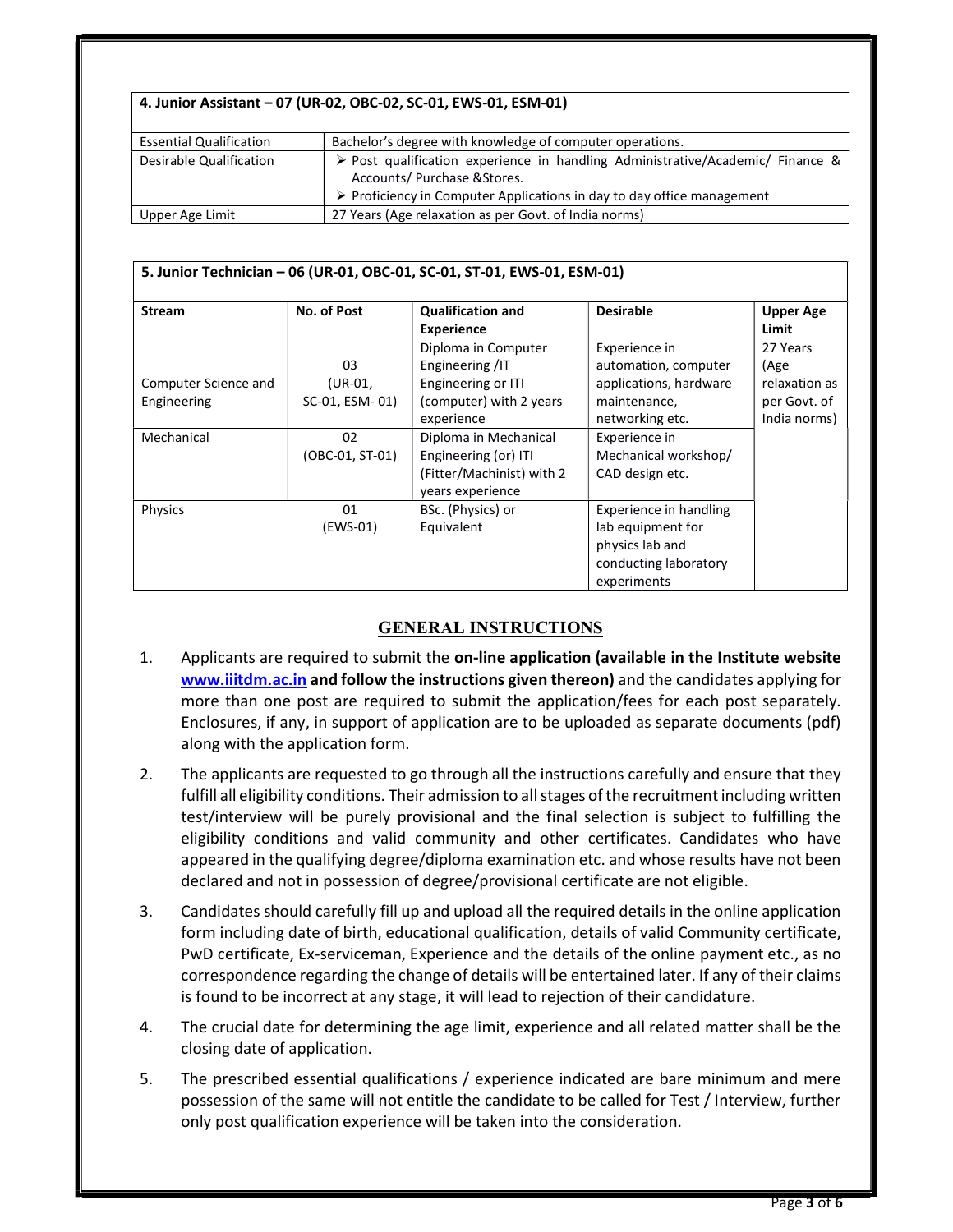6. Age is relaxable in case of SC / ST / OBC / Ex-servicemen / PwD candidates / Departmental candidates as per Government of India norms. Candidate who indicates their community as SC/ST/OBC/EWS in their application form but do not enclose/upload the valid community certificate in the prescribed format will not be considered against the reserved post. No age relaxation is available to SC/ST/OBC candidates applying against UR vacancies. The age relaxation permissible beyond the upper age limit specified in respect of specified category is as under:

| S.No. | Category        | Age Relaxation permissible beyond the upper age limit             |
|-------|-----------------|-------------------------------------------------------------------|
| 1.    | SC/ST           | 5 years                                                           |
| 2.    | OBC (NCL)       | 3 years                                                           |
| 3.    | PwD (UR)        | 10 years                                                          |
| 4.    | PwD + OBC (NCL) | 13 years                                                          |
| 5.    | $PWD + SC/ST$   | 15 years                                                          |
| 6.    | Ex-Servicemen   | For Ex-serviceman up to the extent of service rendered in defence |
|       |                 | forces (Army, Navy & Air Force) plus 3 years.                     |

- 7. IIITDM Kancheepuram strives to have a workforce which reflects gender balance and hence, the eligible female applicants are encouraged to apply.
- 8. Requirement of experience is relaxable at the discretion of the competent authority in the cases of SCs and STs. The Institute reserves the right to relax any of the qualifications / experience in exceptional cases of meritorious candidates.
- 9. Incomplete applications or application without relevant enclosures will be out rightly rejected and the candidates are required to upload the necessary documents in support of their candidature along with the submission of online application. The candidates may note that in this regard no Interim correspondence will be entertained and replied to.
- 10. For the post at Sl.No.01, the candidates shortlisted and qualified for the interview will be paid  $2<sup>nd</sup> AC$  train fare by the shortest route either from their residence or place of work. No TA is applicable for other posts.
- 11. The institute will shortlist the candidates based on shortlisting criteria adopted by the screening committee. The Institute reserves the right to restrict the number of candidates for written test / Skill test / Interview to a reasonable limit on the basis of qualifications and experience higher than the minimum prescribed in the advertisement and other academic achievements.
- 12. The decision of the committee involved in the shortlisting process shall be final. No interim correspondence / enquiry will be entertained from the candidate in connection with shortlisting process.
- 13. Name of the Shortlisted candidates will be displayed in the Institute website. No separate Individual intimation will be sent. Besides, all information regarding Selection Test and/or Skill test and / or Interview schedule etc. will also be provided through the Institute website only. The Institute will not be responsible in any manner if a candidate fails to visit / access the website in time. The candidates are requested to regularly visit the Institute website i.e., www.iiitdm.ac.in for updated information regarding the recruitment.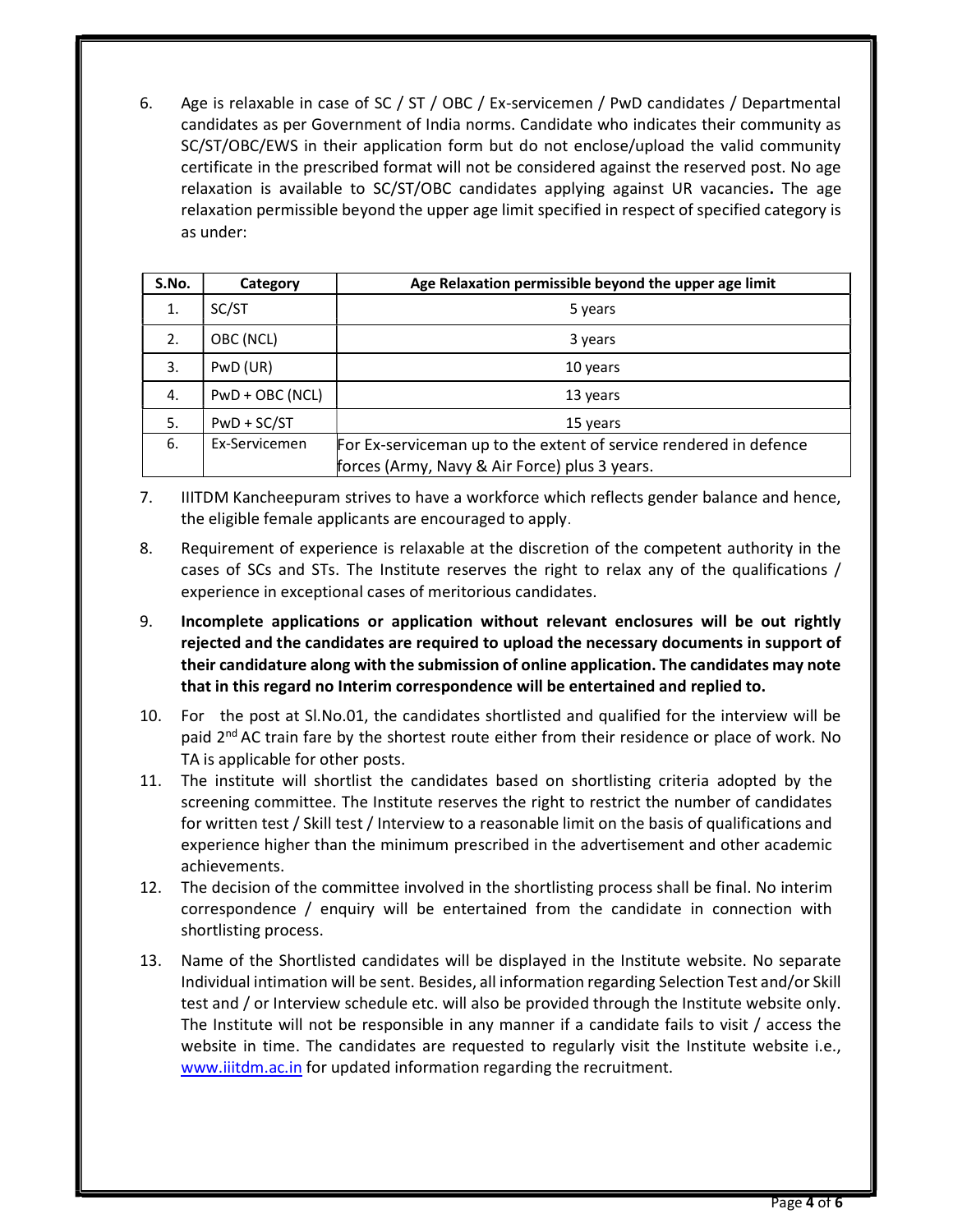- 14. In case of any inadvertent mistake in the process of Screening/ Selection, which may be detected at any stage even after the issue of Offer of Appointment, the Institute reserves the right to withdraw/ cancel/ modify any communication made to the Applicants.
- 15. All appointment shall be done by the Board of Governors (BoG) / Director of the Institute as the case may be on the recommendations of duly constituted Selection Committees. The decision of the Appointing Authority shall be final. The pay will be fixed at the initial pay level of the post advertised. No request for protection of pay will be entertained. New Pension Scheme (NPS) will be applicable to all permanent employees of the Institute who join the regular post after 01.01.2004, subject to the rules governing the scheme.
- 16. The candidates willing to avail OBC(NCL) benefit should upload the valid OBC(NCL) certificate as on the date of application. The certificate should not be more than one year old as on the date of notification. [Refer Annexure A]
- 17. The SC/ST candidates are required to upload their community certificate in prescribed format. [Refer Annexure B]
- 18. The candidates willing to avail EWS certificate should upload the valid EWS certificate as on date of application. The certificate should not be more than one year old as on the date of notification. [Refer Annexure C]
- 19. The persons with disability (PwD) shall be required to upload the Disability/Medical Certificate in the prescribed form issued by the competent medical authorities for the purpose of availing age relaxation as per Government of India norms. [Refer Annexure D]
- 20. ESM who have already secured employment in civil side under Central/State Govt/Autonomous bodies/Banks etc. in Group 'C' posts on regular basis after availing of the benefits of reservation given to ESM for their re-employment are not eligible for claiming benefits of reservation under ESM category. However, they are eligible for age relaxation.
- 21. All Ex-servicemen who wish to avail ESM benefit are required to obtain a certificate in the prescribed format [Refer Annexure E]. The serving military personal are required to submit an undertaking [Refer Annexure F].
- 22. Persons serving in Govt./ Semi-Govt./ Autonomous Institutions/PSUs shall apply online and upload their "NO OBJECTION CERTIFICATE" (NOC) [Refer Annexure G] along with their application OR alternatively they shall furnish the NOC at the time of Initial Screening Test, failing which they will not be allowed to participate in the exam.
- 23. If any document/Certificate furnished in a language other than Hindi/English, a transcript of the same duly attested by a gazette officer is to be uploaded along with that certificate.

### 24. Mode of Selection:

- a) Post No. 1 (Group A): The shortlisted candidates are required to appear for written test and only the candidate scoring the minimum cut-off set by the institute shall be qualified to appear for the interview before the selection panel.
- b) Post No. 2 to 5 (Group B and C): The shortlisted candidates will be required to appear for screening test and the candidates scoring the minimum cut off set by the Institute shall have to appear for written test, Trade test/ Computer proficiency test as decided by the institute.
- c) The syllabus and the detailed scheme for the screening test, written test, Trade test/ Computer proficiency test will be uploaded in the institute website.
- 25. Action against applicants found guilty of misconduct: Applicants are warned not to furnish any particulars that are false or suppress any material information while filling in the application form. Applicants are also warned that they should in no case attempt to alter or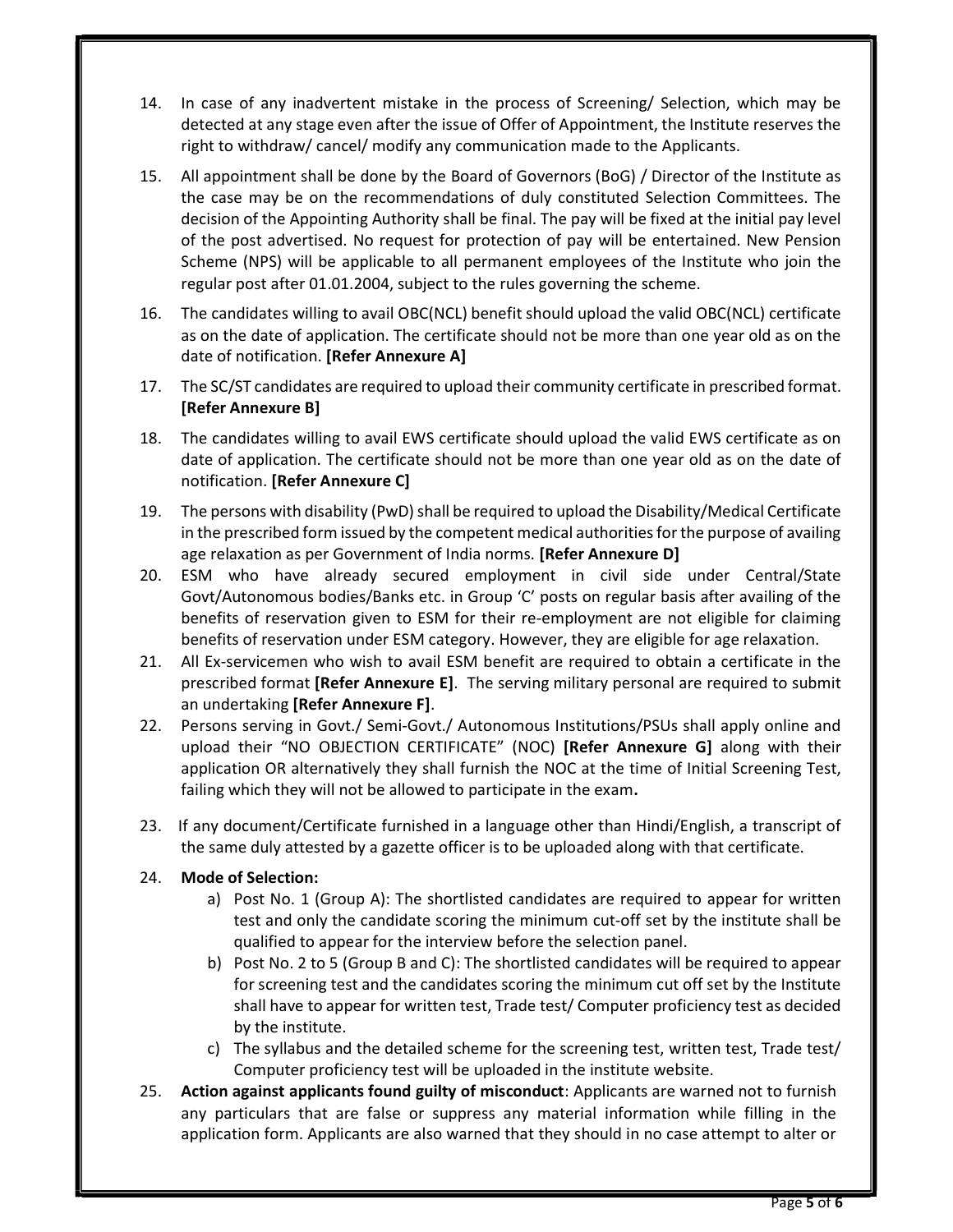otherwise tamper with any entry in a document or the attested certified copy submitted by them nor should they submit a tampered/fabricated document. Without prejudice to criminal action, wherever necessary, their candidature will be summarily cancelled / debarred at any stage of the recruitment.

- 26. Canvassing in any form will be treated as a disqualification for the post.
- 27. No person, (i) who had entered into or contracted a marriage with a person having a spouse living; or (ii) who is having a spouse alive, has entered into or contracted a marriage with any person, shall be eligible for appointment to the said post.
- 28. Applicants should not have been convicted by any court of case.
- 29. Any dispute with regard to the selection / recruitment process will be subject to Courts /Tribunals having jurisdiction over courts of District of Chengalpattu.
- 30. APPLICATION FEE: Applicants are required to pay a non-refundable application fee of Rs.500/ through SBI collect online portal (details are available along with the online application form in the Institute website). No application fee is required for Women, SC/ST, and PwD candidates. Application fee will not be refunded or re-adjusted under any circumstances. No other mode of payment will be accepted. Online application submitted without requisite fee will be rejected forthright and the payment made shall stand forfeited.
- 31. The Institute reserves the right not to fill up the posts, cancel the advertisement in whole or in part without assigning any reason and the decision in this regard by the Institute shall be final.
- 32. The Institute reserves the right to extend the closing date for receipt of applications and also reserves the right to postpone/cancel the recruitment exercise for any/all the posts at any stage.
- 33. The Institute will not be responsible for any delay due to applicant not being able to submit his/her online application within the last date on account of system error or any other reasons.
- 34. Last date of Closing of Online Application : 30.03.2021

### No hard copy of application needs to be forwarded.

#### NOTE

One set of application along with all annexures and original documents, original community certificates etc. proving the eligibility are mandatorily to be produced during document verification at the time of written test failing which the candidate will not be allowed to appear in the examination. Their candidature is liable to be rejected. Therefore, all the candidates are advised to take the print of the application form submitted along with annexures and bring along with original certificates at the time of reporting to the written examination.

> Sd/- Registrar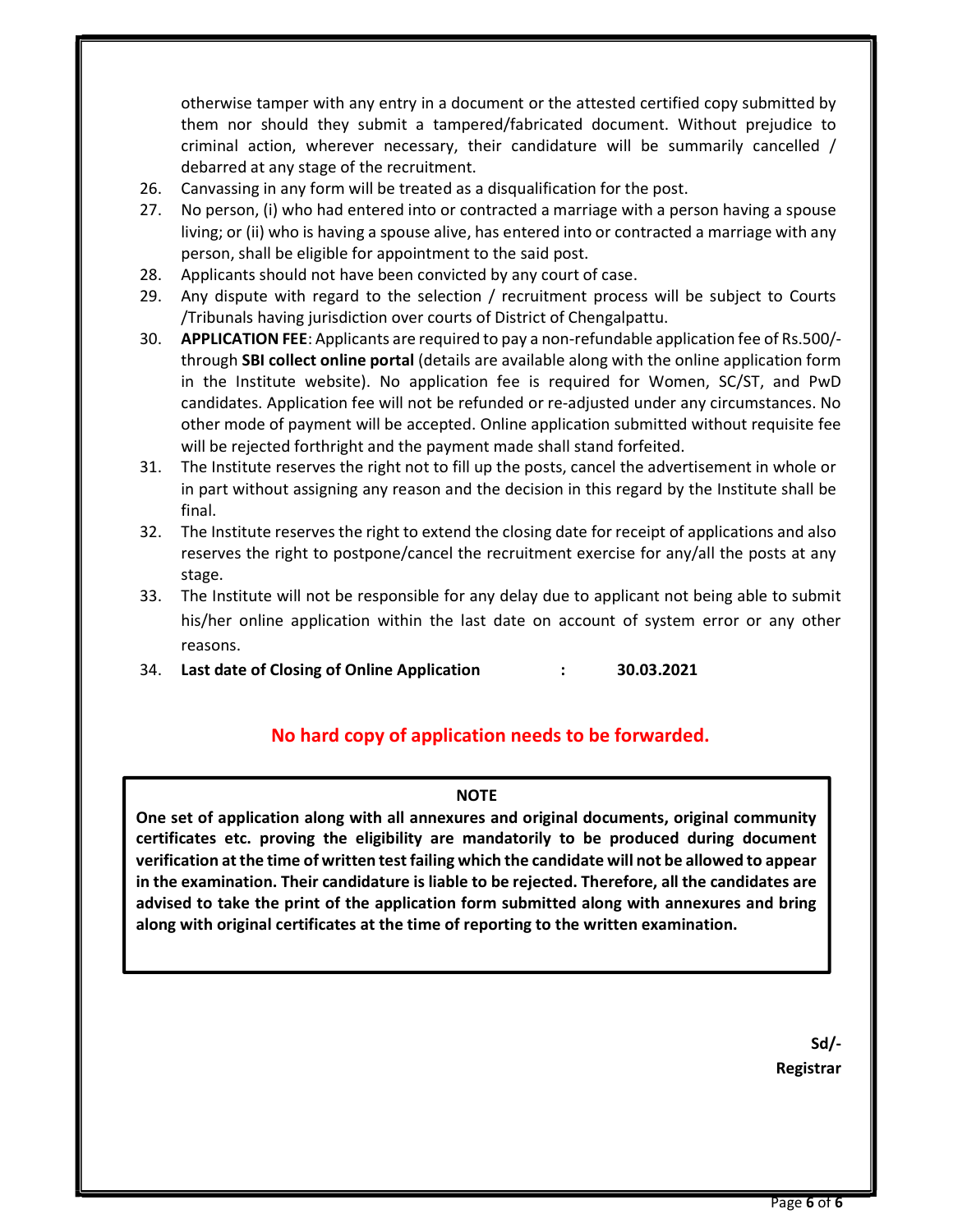# *OBC Certificate Format*

#### **FORMOF CERTIFICATE TO BE PRODUCED BY OTHER BACKWARD CLASSES APPLYING FOR APPOINTMENT TO POSTS / ADMISSION TO CENTRAL EDUCATIONAL INSTITUTES (CEIs), UNDER THE GOVERNMENT OF INDIA**

| This is to certify that Shri/Smt./Kum.                                                                                                                                                                                                                            | Son/Daughter of Shri/Smt.                                                                                                                                                                                                                                                                                                                                                                                                                                                                                                                                                                                                                                                                                                                                                                                                                                |                      |
|-------------------------------------------------------------------------------------------------------------------------------------------------------------------------------------------------------------------------------------------------------------------|----------------------------------------------------------------------------------------------------------------------------------------------------------------------------------------------------------------------------------------------------------------------------------------------------------------------------------------------------------------------------------------------------------------------------------------------------------------------------------------------------------------------------------------------------------------------------------------------------------------------------------------------------------------------------------------------------------------------------------------------------------------------------------------------------------------------------------------------------------|----------------------|
| of Village/Town                                                                                                                                                                                                                                                   | District/Division in the                                                                                                                                                                                                                                                                                                                                                                                                                                                                                                                                                                                                                                                                                                                                                                                                                                 |                      |
| State belongsto the                                                                                                                                                                                                                                               | Community which is recognized as a backward class under:                                                                                                                                                                                                                                                                                                                                                                                                                                                                                                                                                                                                                                                                                                                                                                                                 |                      |
| (i)                                                                                                                                                                                                                                                               | Resolution No.12011/68/93-BCC(C) dated 10/09/93 published in the Gazette of India Extraordinary Part I Section I No. 186 dated 13/09/93.                                                                                                                                                                                                                                                                                                                                                                                                                                                                                                                                                                                                                                                                                                                 |                      |
| (ii)<br>(iii)<br>(iv) Resolution No. 12011/96/94-BCC dated 9/03/96.<br>(v)<br>(vi) Resolution No. 12011/13/97-BCC dated 03/12/97.<br>(vii) Resolution No. 12011/99/94-BCC dated 11/12/97.<br>(viii) Resolution No. 12011/68/98-BCC dated 27/10/99.<br>(ix)<br>(x) | Resolution No.12011/9/94-BCC dated 19/10/94 published in the Gazette of India Extraordinary Part I Section I No. 163 dated 20/10/94.<br>Resolution No. 12011/7/95-BCC dated 24/05/95 published in the Gazette of India Extraordinary Part I Section I No. 88 dated 25/05/95.<br>Resolution No.12011/44/96-BCC dated 6/12/96 published in the Gazette of India Extraordinary Part I Section I No. 210 dated 11/12/96.<br>Resolution No.12011/88/98-BCC dated 6/12/99 published in the Gazette of India Extraordinary Part I Section I No. 270 dated 06/12/99.<br>Resolution No. 12011/36/99-BCC dated04/04/2000 published in the Gazette of India Extraordinary Part I Section I No. 71 dated04/04/2000.<br>(xi) Resolution No.12011/44/99-BCC dated21/09/2000 published in the Gazette of India Extraordinary Part I Section I No. 210 dated 21/09/2000. |                      |
| (xiv) Resolution No. 12011/4/2002-BCC dated13/01/2004.<br>(xvi) Resolution No. 12015/2/2007-BCC dated 18/08/2010.<br>(xix) Resolution No. 12015/05/2011-BC-II dated 17/02/2014.                                                                                   | (xii) Resolution No. 12016/9/2000-BCC dated 06/09/2001.<br>(xiii)Resolution No. 12011/1/2001-BCC dated 19/06/2003.<br>(xv) Resolution No.12011/9/2004-BCC dated 16/01/2006 published in the Gazette of India Extraordinary Part I Section I No. 210 dated 16/01/2006.<br>(xvii)Resolution No. 12015/2/2007-BCC dated 11/10/2010.<br>(xviii)Resolution No. 12015/13/2010-BC-II dated 08/12/2011.<br>(xx) Resolution No. 12011/6/2014-BC-II dated 07/12/2016.                                                                                                                                                                                                                                                                                                                                                                                              |                      |
| Shri/Smt./Kum.                                                                                                                                                                                                                                                    | and/or his family ordinarily reside(s) in the                                                                                                                                                                                                                                                                                                                                                                                                                                                                                                                                                                                                                                                                                                                                                                                                            | District/Division of |
|                                                                                                                                                                                                                                                                   | State. This is also to certify that he/she does not belong to the persons/sections (Creamy Layer) me                                                                                                                                                                                                                                                                                                                                                                                                                                                                                                                                                                                                                                                                                                                                                     |                      |
|                                                                                                                                                                                                                                                                   | $\mathcal{L} = \mathbf{1}^T$ at $\mathbf{1} = \mathbf{1}$ and $\mathbf{1} = \mathbf{1}$ and $\mathbf{1} = \mathbf{1}$ and $\mathbf{1} = \mathbf{1}$ and $\mathbf{1} = \mathbf{1}$ and $\mathbf{1} = \mathbf{1}$ and $\mathbf{1} = \mathbf{1}$ and $\mathbf{1} = \mathbf{1}$ and $\mathbf{1} = \mathbf{1}$ and $\mathbf{1} = \mathbf{1}$ and                                                                                                                                                                                                                                                                                                                                                                                                                                                                                                              |                      |

ntioned in Column 3 of the Schedule to the Government of India, Department of Personnel & Training O.M. No. 36 012/22/93-ESTT.(SCT) dated 08/09/93 which is modified vide OM No. 36033/3/2004 Estt.(Res.) dated 09/03/2004.

Dated:

District Magistrate/ Deputy Commissioner, etc.

Seal

#### **NOTE:**

- (a) The term 'Ordinarily' used here will have the same meaning as in Section 20 of the Representation of the People Act, 1950. The
- (b) authorities competent to issue Caste Certificates are indicated below:
	- (i) District Magistrate / Additional Magistrate / Collector / Deputy Commissioner / Additional Deputy Commissioner / Deputy Collector / First Class Stipendiary Magistrate / Sub-Divisional magistrate / Taluka Magistrate / Executive Magistrate / Extra Assistant Commissioner (not below the rank of Ist Class Stipendiary Magistrate).
	- (ii) Chief Presidency Magistrate / Additional Chief Presidency Magistrate / Presidency Magistrate.
	- (iii) Revenue Officer not below the rank of Tehsildar and
	- (iv) Sub-Divisional Officer of the area where the candidate and / or his family resides.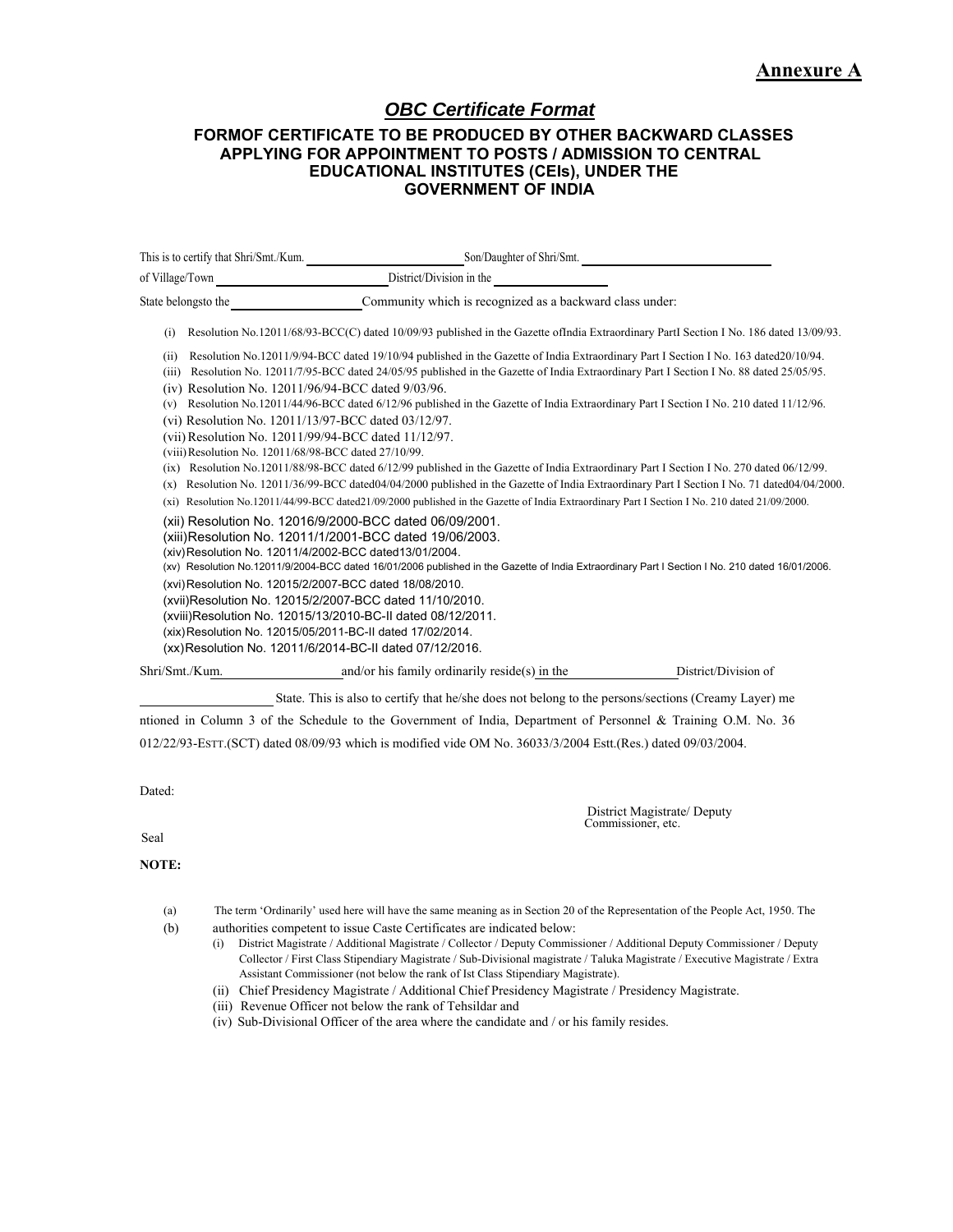#### **FORMAT FOR SC/ST CERTIFICATE**

A candidate who claims to belong to one of the Scheduled Caste or the Scheduled Tribes should submit in support of his claim an attested/certified copy of a certificate in the form given below, from the District Officer or the sub-Divisional Officer or any other officer as indicated below of the District in which his parents(or surviving parent) ordinarily reside who has been designated by the State Government concerned as competent to issue such a certificate. If both his parents are dead, the officer signing the certificate should be of the district in which the candidate himself ordinarily resides otherwise than for the purpose of his own education. Wherever photograph is an integral part of the certificate, the Commission would accept only attested photocopies of such certificates and not any other attested or true copy.

(*The format of the certificate to be produced by Scheduled Castes and Scheduled Tribes candidates applying for appointment to posts under Government of India)* 

| This is to certify that Shri/Shrimati/Kumari* |    |  | son/daughter of                     |
|-----------------------------------------------|----|--|-------------------------------------|
|                                               | of |  | village/town/* in District/Division |
| $\ast$<br>of the State/Union Territory*       |    |  |                                     |
| belongs to the Caste/Tribes                   |    |  | which is recognized as a Scheduled  |
| Castes/Scheduled Tribes* under:-              |    |  |                                     |

The Constitution (Scheduled Castes) order, 1950 The Constitution (Scheduled Tribes) order, 1950 The Constitution (Scheduled Castes) Union Territories order, 1951 \* The Constitution (Scheduled Tribes) Union Territories Order, 1951\*

As amended by the Scheduled Castes and Scheduled Tribes Lists(Modification) order, 1956, the Bombay Reorganization Act, 1960 & the Punjab Reorganization Act, 1966, the State of Himachal Pradesh Act 1970, the North-Eastern Area(Reorganization) Act, 1971 and the Scheduled Castes and Scheduled Tribes Order(Amendment) Act, 1976.

The Constitution (Jammu & Kashmir) Scheduled Castes Order, 1956 The Constitution (Andaman and Nicobar Islands) Scheduled Tribes Order, 1959 as amended by the Scheduled Castes and Scheduled Tribes order (Amendment Act), 1976\*. The Constitution (Dadra and Nagar Haveli) Scheduled Castes order 1962. The Constitution (Dadra and Nagar Haveli) Scheduled Tribes Order 1962@. The Constitution (Pondicherry) Scheduled Castes Order 1964@ The Constitution (Scheduled Tribes) (Uttar Pradesh) Order, 1967 @ The Constitution (Goa, Daman & Diu) Scheduled Castes Order, 1968@ The Constitution (Goa, Daman & Diu) Scheduled Tribes Order 1968 @ The Constitution (Nagaland) Scheduled Tribes Order, 1970 @ The Constitution (Sikkim) Scheduled Castes Order 1978@

The Constitution (Sikkim) Scheduled Tribes Order 1978@ The Constitution (Jammu & Kashmir) Scheduled Tribes Order 1989@ The Constitution (SC) orders (Amendment) Act, 1990@ The Constitution (ST) orders (Amendment) Ordinance 1991@ The Constitution (ST) orders (Second Amendment) Act, 1991@ The Constitution (ST) orders (Amendment) Ordinance 1996 The Scheduled Caste and Scheduled Tribe Orders(Amendment ) Act 2002. The Constitution (Scheduled Caste) Orders(Amendment) Act 2002. The Constitution(Scheduled Caste and Scheduled Tribe) Orders(Amendment) Act 2002. The Constitution (Scheduled Caste) Order (Amendment) Act 2007. %2. Applicable in the case of Scheduled Castes, Scheduled Tribes persons who have migrated from one State/Union Territory Administration.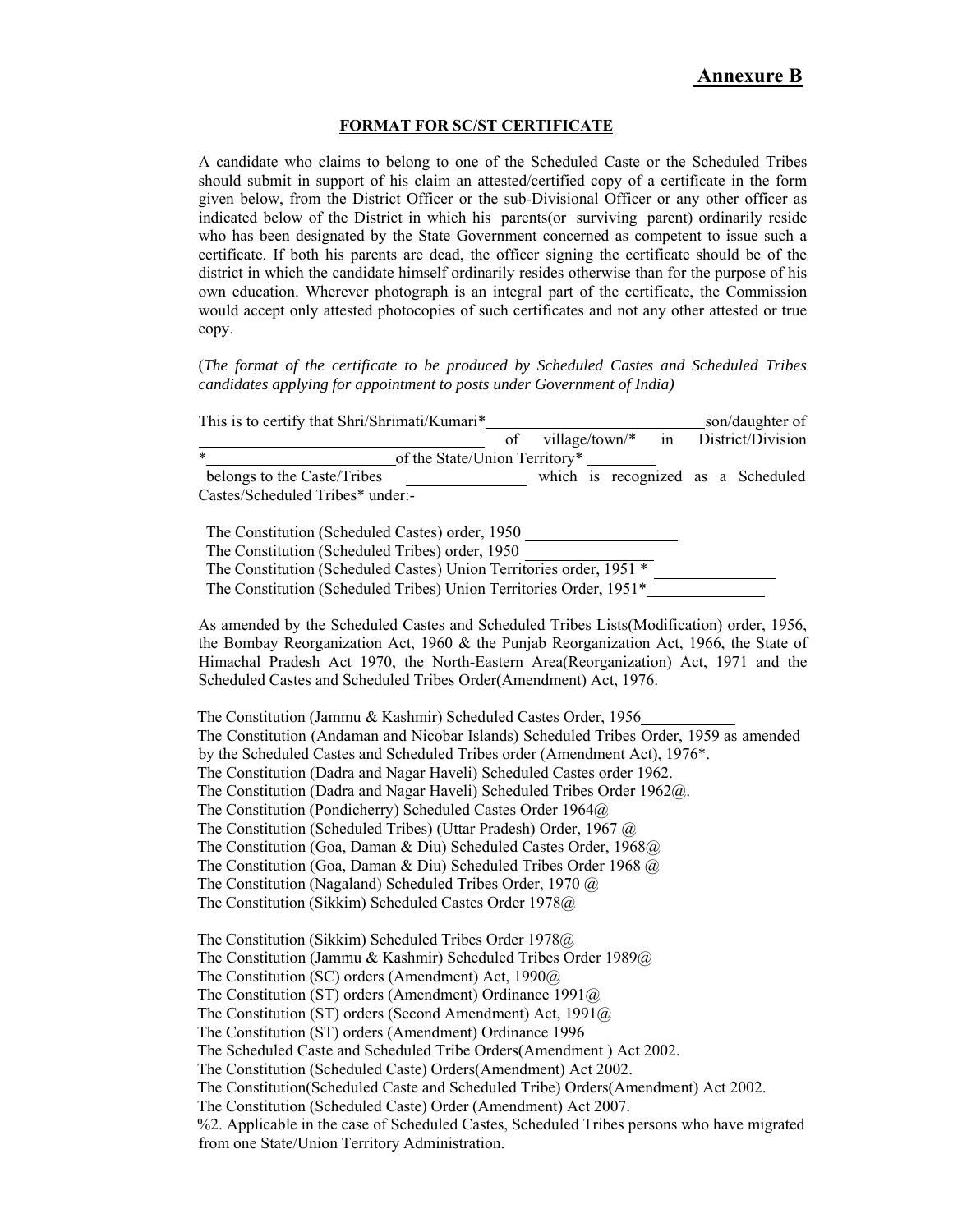|         | This certificate is issued on the basis of the Scheduled Castes/ Scheduled tribes      |     |                    |        |         |     |                  |             |     |               |    |
|---------|----------------------------------------------------------------------------------------|-----|--------------------|--------|---------|-----|------------------|-------------|-----|---------------|----|
|         | certificate<br>issued                                                                  | to  | Shri/Shrimati      |        |         |     |                  |             |     | Father/mother |    |
|         |                                                                                        |     |                    | of     |         |     |                  |             |     |               |    |
|         | Shri/Srimati/Kumari*                                                                   |     |                    |        |         |     | of village/town* |             |     |               |    |
|         |                                                                                        | in  | District/Division* |        |         |     |                  | of          | the | State/Union   |    |
|         | Territory*                                                                             |     |                    |        |         |     |                  |             |     |               |    |
|         |                                                                                        |     | who belong to the  |        |         |     |                  |             |     | Caste/Tribe   |    |
|         | which is recognized as a Scheduled Caste/Scheduled Tribe in the State/Union Territory* |     |                    |        |         |     |                  |             |     |               |    |
|         | issued                                                                                 |     | by                 |        |         | the |                  |             |     |               |    |
|         | dated                                                                                  |     |                    |        |         |     |                  |             |     |               |    |
| $\%3$ . | Shri/Shrimati/Kumari                                                                   | and | $\sqrt{or}$        | $\ast$ | his/her |     | family           | ordinarily  |     | reside(s)     | in |
|         | village/town*                                                                          |     |                    |        |         |     |                  | of          |     |               |    |
|         | District/Division*                                                                     |     |                    |        | of      | the |                  | State/Union |     | Territory     | of |
|         |                                                                                        |     |                    |        |         |     |                  |             |     |               |    |

Signature\_

\*\* Designation

(with seal of office)

Place Date

\* Please delete the words which are not applicable

@ Please quote specific presidential order

% Delete the paragraph which is not applicable.

NOTE: The term ordinarily reside(s) used here will have the same meaning as in section 20 of the Representation of the People Act, 1950.

\*\* **List of authorities empowered to issue Caste/Tribe Certificates**:

(i) District Magistrate/Additional District Magistrate/Collector/Deputy Commissioner/Additional Deputy Commissioner/Dy.Collector/Ist Class Stipendiary Magistrate/Sub-Divisional Magistrate/Extra-Assistant Commissioner/Taluka Magistrate/Executive Magistrate.

(ii) Chief Presidency Magistrate/Additional Chief Presidency Magistrate/Presidency Magistrate.

(iii) Revenue Officers not below the rank of Tehsildar.

(iv) Sub-Divisional Officers of the area where the candidate and/or his family normally resides.

**NOTE**: ST candidates belonging to Tamil Nadu state should submit caste

certificate ONLY FROM THE REVENUE DIVISIONAL OFFICER.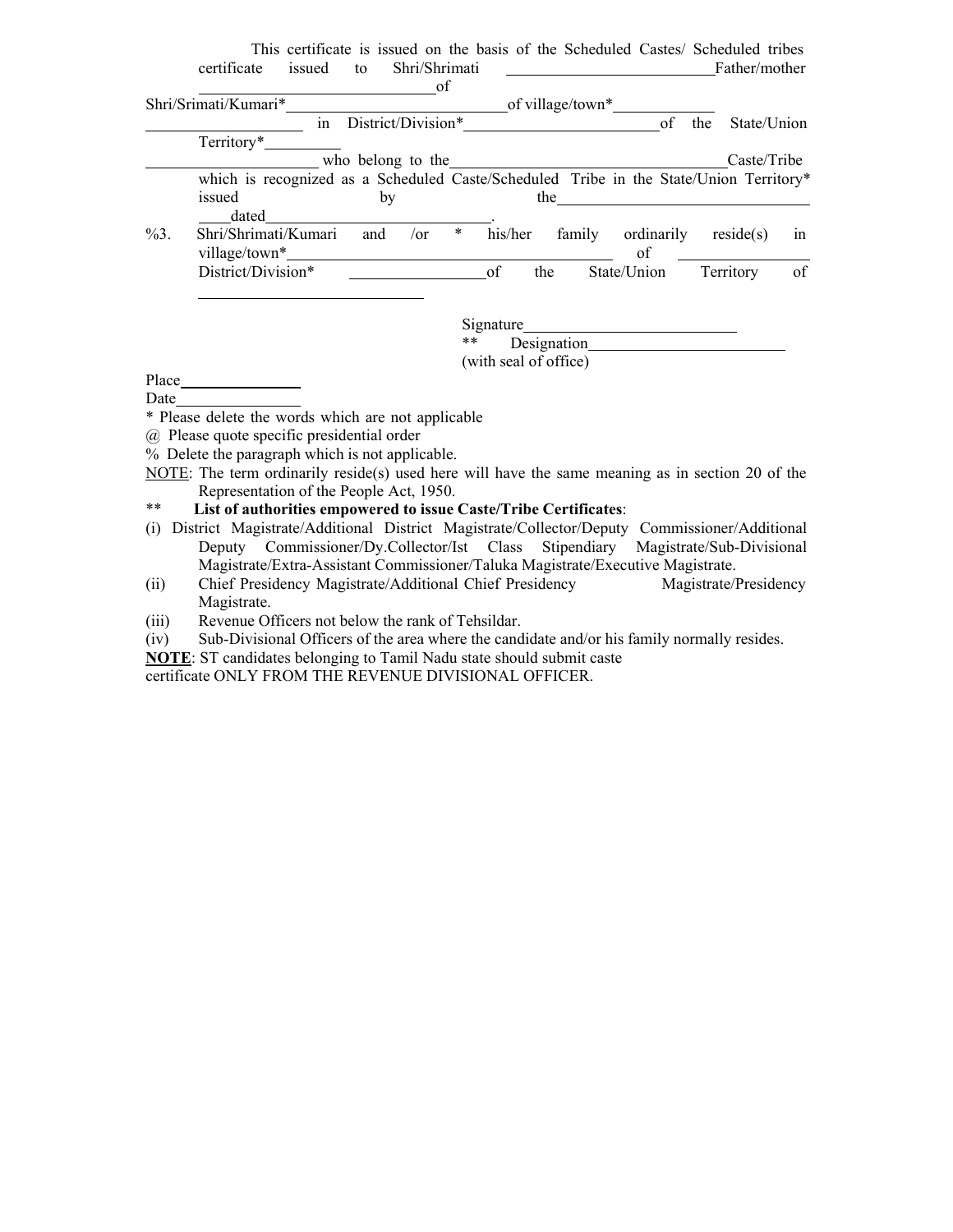### **Annexure C**

#### **INCOME & ASSEST CERTIFICATE TO BE PRODUCED BY ECONOMICALLY WEAKER SECTIONS**

|       | Certificate No.                              |                                                                                                 | Date: <b>Date</b>                                         |
|-------|----------------------------------------------|-------------------------------------------------------------------------------------------------|-----------------------------------------------------------|
|       |                                              | VALID FOR THE YEAR                                                                              |                                                           |
|       |                                              |                                                                                                 |                                                           |
|       |                                              |                                                                                                 | $\begin{array}{c}\text{permanent resident of}\end{array}$ |
|       |                                              |                                                                                                 |                                                           |
|       | <b>District</b>                              |                                                                                                 | Pin                                                       |
| Code  |                                              |                                                                                                 |                                                           |
|       |                                              | whose photograph is attested below belongs to Economically Weaker                               |                                                           |
|       |                                              | Sections, since the gross annual income* of his/her family** is below Rs.8.00 lakh (Rupees      |                                                           |
|       | Eight Lakh only) for the financial year      |                                                                                                 |                                                           |
|       |                                              | . His/her family does not own or possess any of the following assets***:                        |                                                           |
| (i)   | 5 acres of agricultural land and above.      |                                                                                                 |                                                           |
| (ii)  | Residential flat of 1000 sq. ft. and above.  |                                                                                                 |                                                           |
| (iii) |                                              | Residential plot of 100 sq. yards and above in notified municipalities.                         |                                                           |
| (iv)  | notified municipalities.                     | Residential plot of 200 sq. yards and above in. areas other than the                            |                                                           |
| 2.    |                                              | Shri/Smt./Kumari_____________________________belongs to the_____________caste which is          |                                                           |
|       |                                              | not recognized as a Scheduled Caste, Scheduled Tribe and Other Backward                         |                                                           |
|       | Classes (Central List).                      |                                                                                                 |                                                           |
|       |                                              | Signature with Seal of office<br>Name _______________________<br><b>Designation Designation</b> |                                                           |
|       | Recent<br>passport<br>size<br>photograp<br>h |                                                                                                 |                                                           |

- \* Note 1: Income covered all sources i.e. salary, agriculture, business, profession, etc.
	- \*\* Note 2: The term'Family" for thispurpose include the person, who seeks benefit of reservation, his/her parents and siblings below the age of 18 years as also his/her spouse and children below the age of 18 years.
- \*\*\* Note 3: The property held by a "Family' in different locations or different places/cities have been clubbed while applying the land or property holding test to determine EWS status.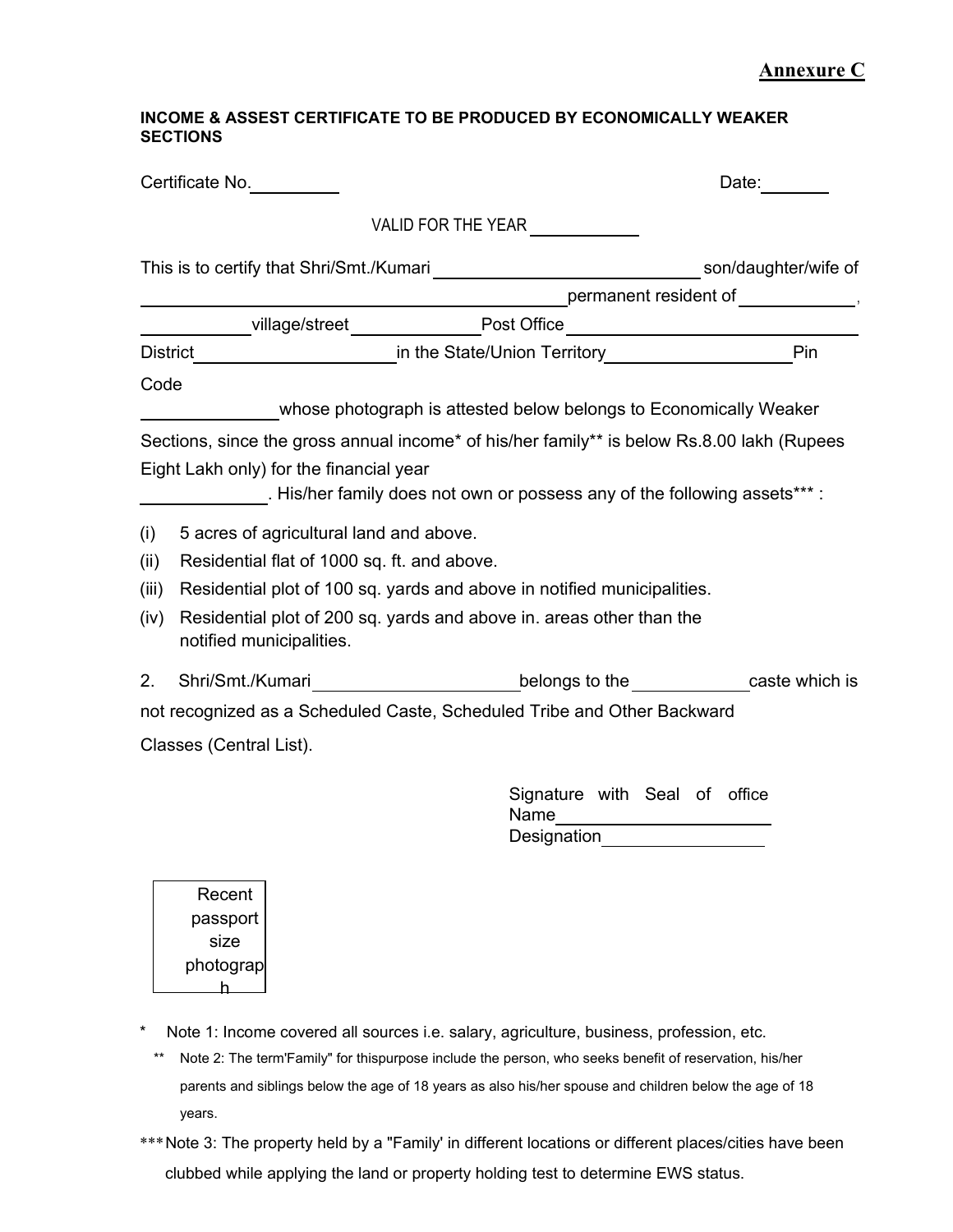### **The form of certificate to be produced by PwD candidates applying for appointment to posts under the Government of India**

1. NAME & ADDRESS OF THE INSTITUTE/HOSPITAL

Certificate No Date:



#### **DISABILITY CERTIFICATE**

Recent Photograph of the candidate showing the disability duly attested by the Chairperson of the Medical Board.

This is to certify that Shri/Smt/Kumari\* son/daughter\* of

Age years, Registration No.

is a case of Locomotor disability/ Cerebral Palsy/ Blindness/

Low vision/ Hearing impairment/ Other disability\* and has been suffering from degree of

disability not less than  $\%$  ( ).

#### A. **Locomotors or Cerebral Palsy**:

- (i) BL—Both legs affected but not arms
- (ii) BA—Both arms affected (a) Impaired reach

(b) Weakness of grip

- (iii) BLA—Both legs and both arms affected
- (iv) OL—One leg affected (right or left) (a) Impaired reach
- (b) Weakness of grip
- (c) Ataxic
- (v) QA—One arm affected (right or left) (a) Impaired reach
- (b) Weakness of grip

(c) Ataxic

- (vi) BH—Stiff back and hips (cannot sit or stoop)
- (vii) MW—Muscular weakness and limited physical endurance. B. Blindness or Low

#### B. **Vision**:

(i) B—Blind

(ii) PB—Partially blind

C. Hearing impairment: (i) D—Deaf

(ii) PD—Partially deaf

(Delete the category whichever is not applicable)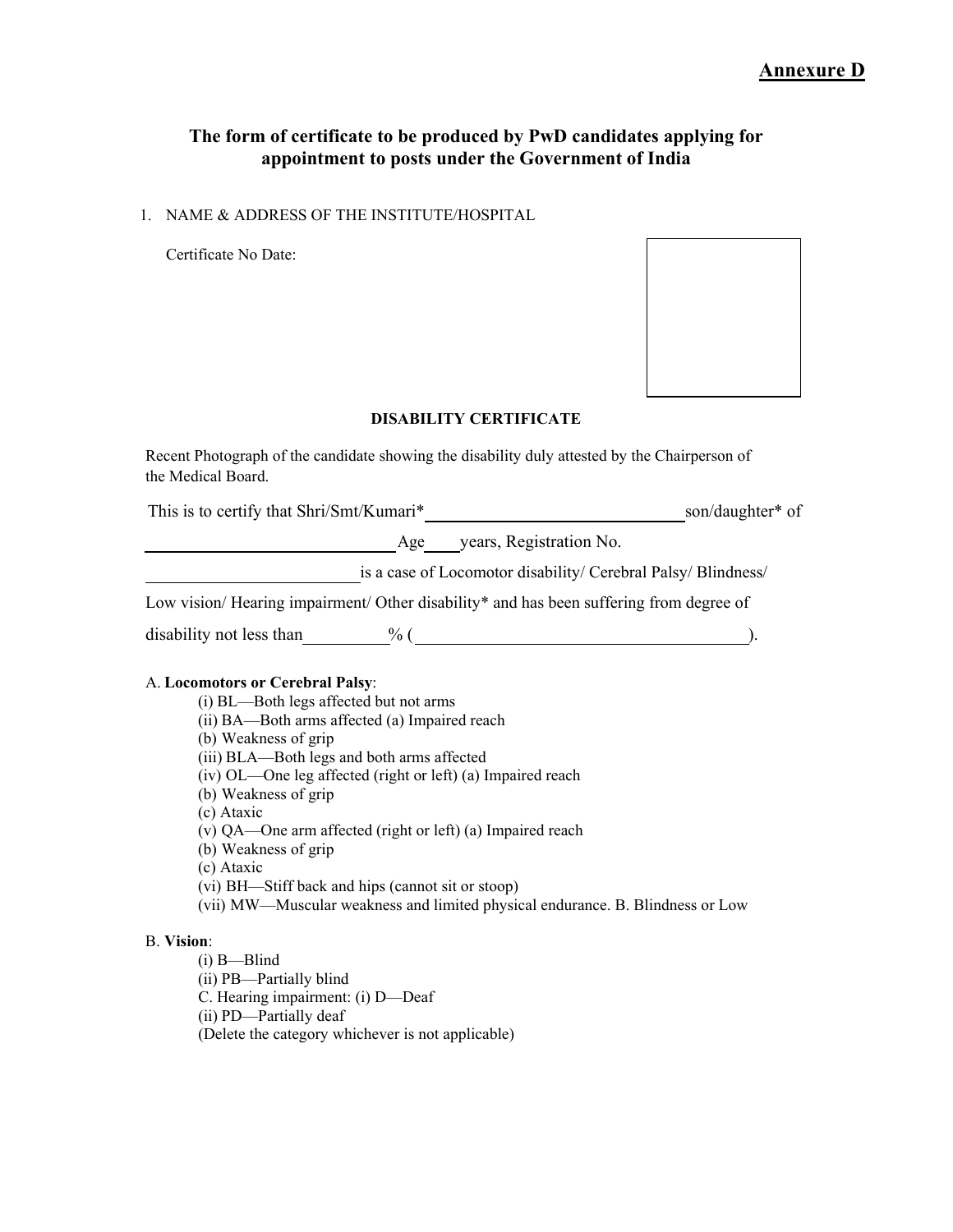2. This condition is progressive/non-progressive/likely to improve/not likely to improve. Reassessment of this case is not recommended/is recommended after a period of years' months. \*

3. Percentage of disability in his/her case is Percent.

- 4. Shri/Smt./Kum meets the following physical requirements for discharge of his/her duties:
	- (i) F—Can perform work by manipulating with fingers. Yes/No
	- (ii) PP—Can perform work by pulling and pushing. Yes/No
	- (iii) L—Can perform work by lifting. Yes/No
	- (iv) KC—Can perform work by kneeling and crouching. Yes/No
	- (v) B—Can perform work by bending. Yes/No
	- (vi) S—Can perform work by sitting. Yes/No
	- (vii) ST—Can perform work by standing. Yes/No
	- (viii) W—Can perform work by walking. Yes/No
	- (ix) SE—Can perform work by seeing. Yes/No
	- (x) H—Can perform work by hearing/speaking. Yes/No
	- (xi) RW—Can perform work by reading and writing. Yes/No

(Dr) **Member Medical Board** (Dr) **Member Medical Board** (Dr) **Member Medical Board**

Countersigned by the Medical Superintendent/CMO/Head of Hospital (with seal) Strike out whichever is not applicable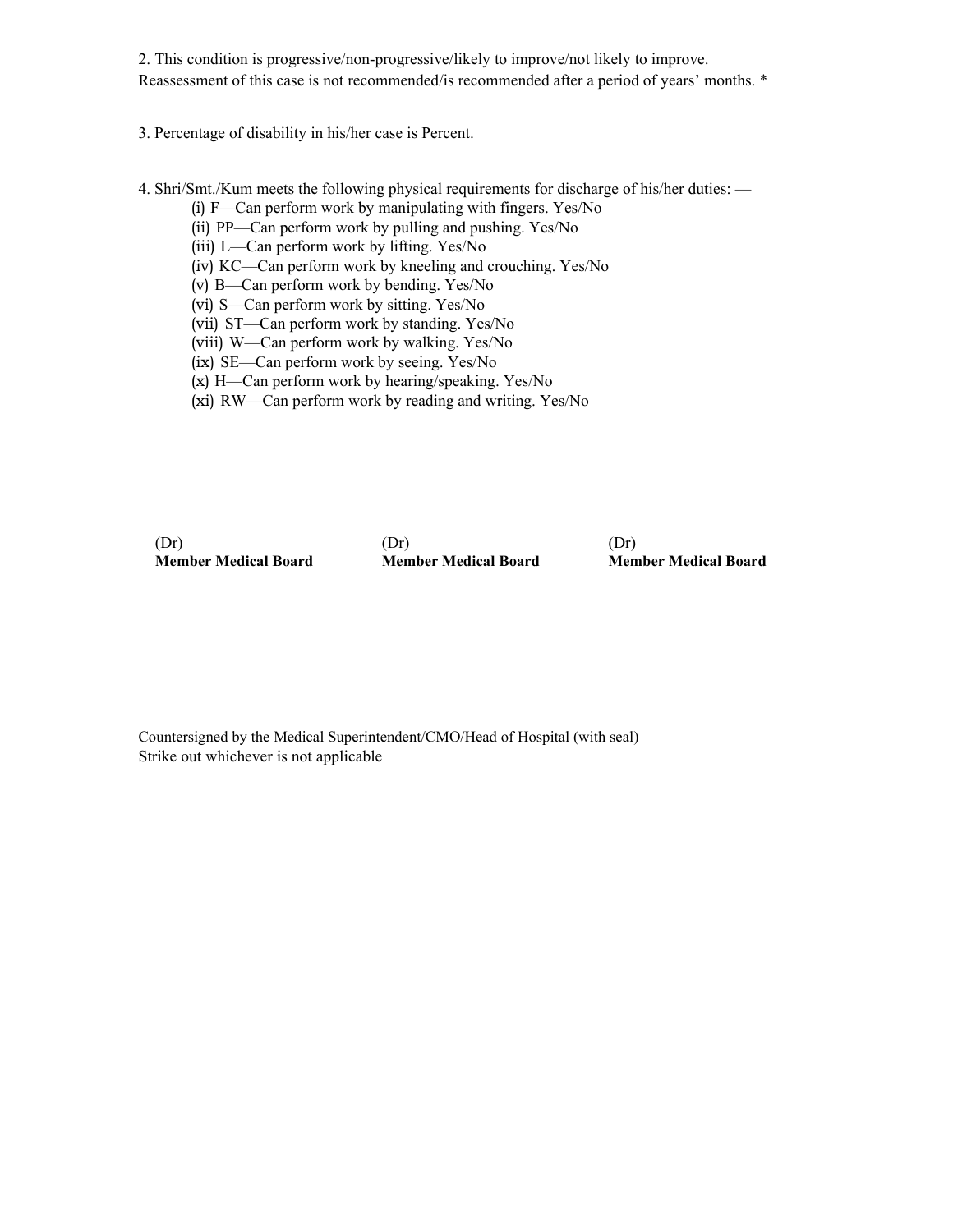# **Annexure E**

# **Form of Certificate for serving Defence Personnel**

I hereby certify that, according to the information available with me, No. \_\_\_\_\_\_\_\_\_\_\_\_ Rank\_\_\_\_\_\_\_\_\_\_\_\_\_\_\_\_, Name: \_\_\_\_\_\_\_\_\_\_\_\_\_ is due to complete the specified term of his engagement with the Armed Forces on  $\qquad \qquad \qquad \qquad \text{(date).}$ 

Place: Signature of the commanding officer

Date: Office Seal: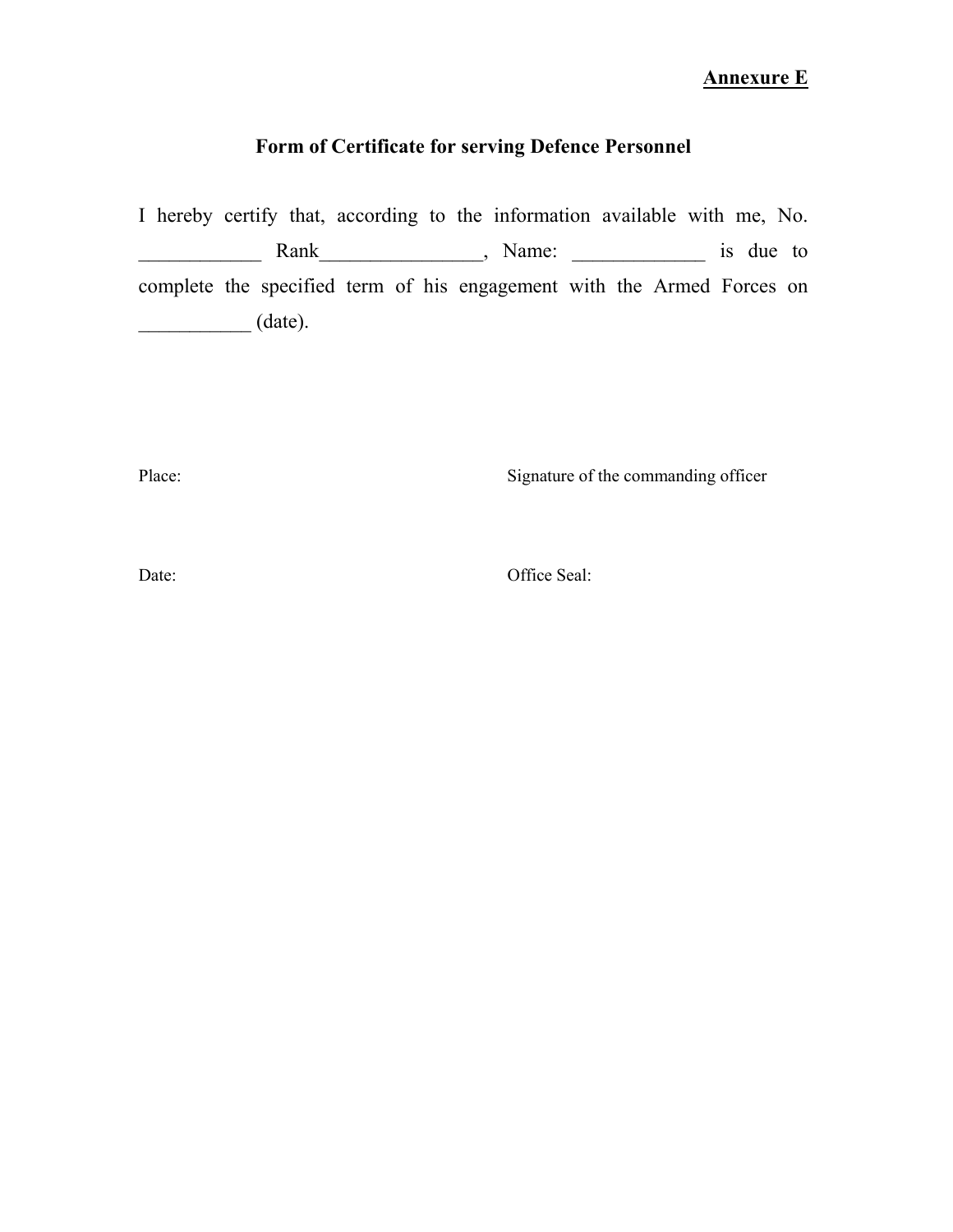#### UNDERTAKING TO BE GIVEN BY THE EX-SERVICEMEN

I …………………………….,bearing Roll No… ...................................... ,appearing for the IIITDM Kancheepuram, Non-teaching recruitment of the ........................... Examination, 20… .......... ,do hereby undertake that:

- (a) I am entitled to the benefits admissible to Ex-Servicemen in terms of the Ex- Servicemen Re-employment in Central Civil Services and Posts Rules, 1979, as amended from time to time.
- (b) I have not joined the Government job on civil side (including Public Sector Undertakings, Autonomous Bodies/ Statutory Bodies, Nationalized Banks, etc.) in Group "C" and "D" posts on regular basis after availing of the benefits of reservation given to ex-serviceman for re-employment; or
- (c) I have availed the benefit of reservation as ex-serviceman for securing Government job on civil side. I have joined as …………………………….on… ............................... in the office of ……………………………………. Therefore, I am eligible for age- relaxation only;

I hereby declare that the above statements are true, complete and correct to the best of my knowledge and belief. I understand that in the event of any information being found false or incorrect at any stage, my candidature/ appointment is liable to be cancelled/ terminated.

| Signature:                           | . |
|--------------------------------------|---|
| Name:                                |   |
| Roll Number:                         |   |
| Date:                                |   |
| Date of appointment in Armed Forces: |   |
| Date of Discharge:                   |   |
| Last Unit/Corps:                     |   |
| Mobile Number:                       |   |
| Email $ID:$                          |   |
|                                      |   |